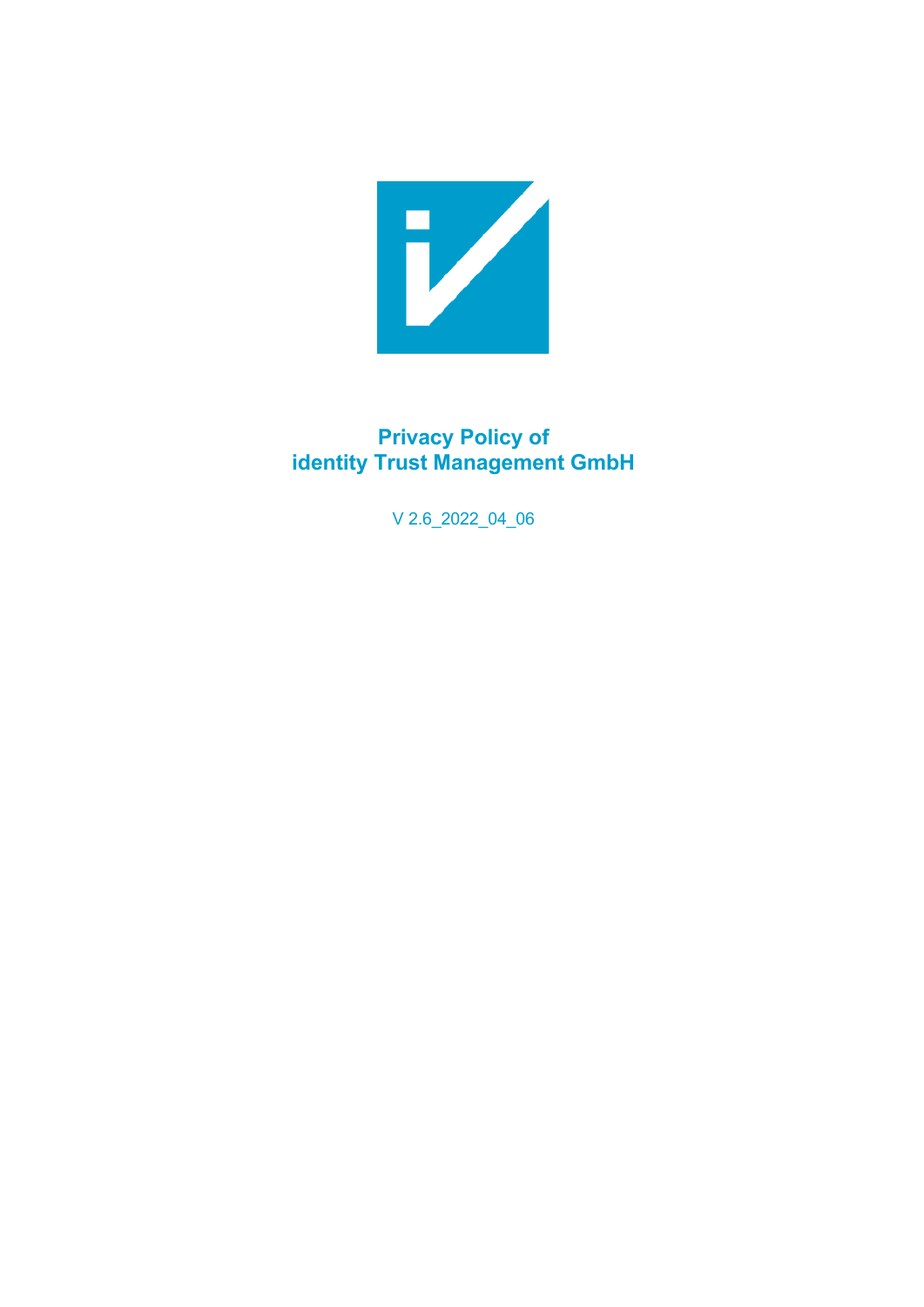#### **Index**

| $\mathbf{1}$    |                                                                             |  |
|-----------------|-----------------------------------------------------------------------------|--|
| 2.              | Collection, Processing and Use of Personal Data within the Framework of the |  |
| 2.1.            |                                                                             |  |
| 2.2.            |                                                                             |  |
| 3.              |                                                                             |  |
| 3.1.            |                                                                             |  |
| 3.2.            |                                                                             |  |
| 3.3.            |                                                                             |  |
| 3.4.            |                                                                             |  |
| 3.5.            |                                                                             |  |
| 3.6.            |                                                                             |  |
| 3.7.            |                                                                             |  |
| 3.8.            |                                                                             |  |
| 3.9.            |                                                                             |  |
| 3.10.           |                                                                             |  |
| $\mathbf{4}$ .  |                                                                             |  |
| 5.              |                                                                             |  |
| 6.              |                                                                             |  |
| 7.              |                                                                             |  |
| 8.              |                                                                             |  |
| 9.              |                                                                             |  |
| 10 <sub>1</sub> |                                                                             |  |
| 11.             |                                                                             |  |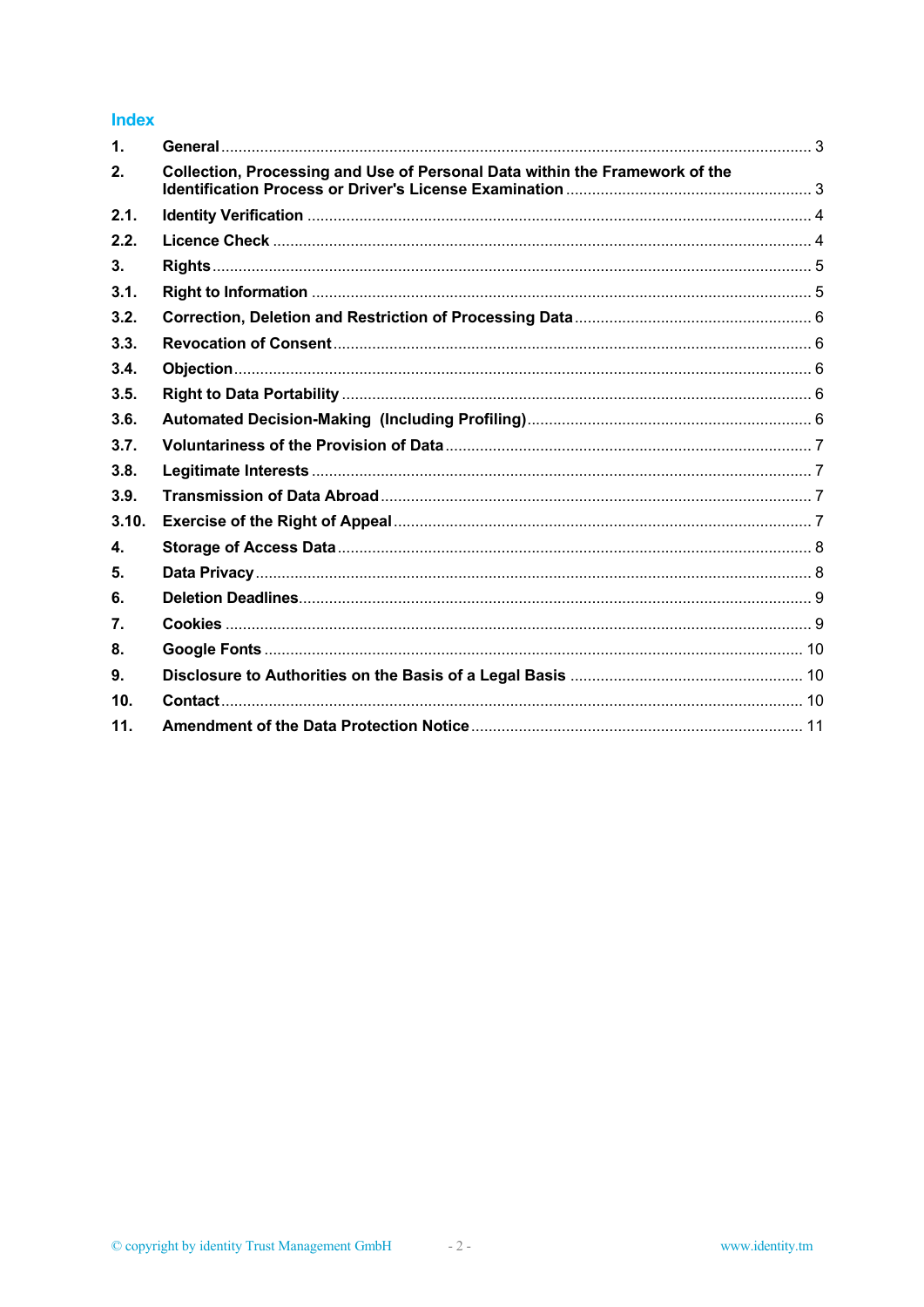#### **1. General**

For identity Trust Management, the protection of your personal information has top priority. Of course, we comply with the relevant data protection laws and would like to inform you comprehensively about the handling of your data with the following data protection information. The management is responsible for this.

identity Trust Management GmbH Phone: +49 211 68 77 3-0 Auenstr. 100 **E-Mail kontakt@identity.tm** 80469 München

### **2. Collection, Processing and Use of Personal Data within the Framework of the Identification Process or Driver's License Examination**

In the context of the identification services and driving license tests performed by identity Trust Management GmbH, it is necessary to collect, process or use personal data.

The type and scope of the collection, processing or use of this data depends on the applicable legal regulations and the contractual agreements with the cooperation partners (clients) in relation to the identification service and/or driving license test. In this context, identity Trust Management GmbH acts as a processor in accordance with Art. 28 f. Data Protection Regulation (DSGVO).

identity Trust Management GmbH is committed to the goal of collecting, processing or using as little personal data as possible.

identity Trust Management GmbH uses your personal data exclusively for the purpose agreed upon with the cooperation partners, as far as this is necessary for the legally compliant identification service or driver's license check to be provided by identity Trust Management GmbH and the compliance with the quality standards.

identity Trust Management GmbH only collects personal data directly from the data subject or receives it on an order-related basis from the respective cooperation partners within the framework of data processing contracts (ADVV). No data is collected, processed or used by third parties.

Any use beyond this, in particular for purposes of advertising or market research, does not take place.

The scope of the collection, processing or use of this data by identity Trust Management GmbH results from the respective contractual relationship between identity Trust Management GmbH and your cooperation partner as well as from the legal provisions.

GmbH to your cooperation partner and the legal provisions that require an identity or driver's license check in individual cases.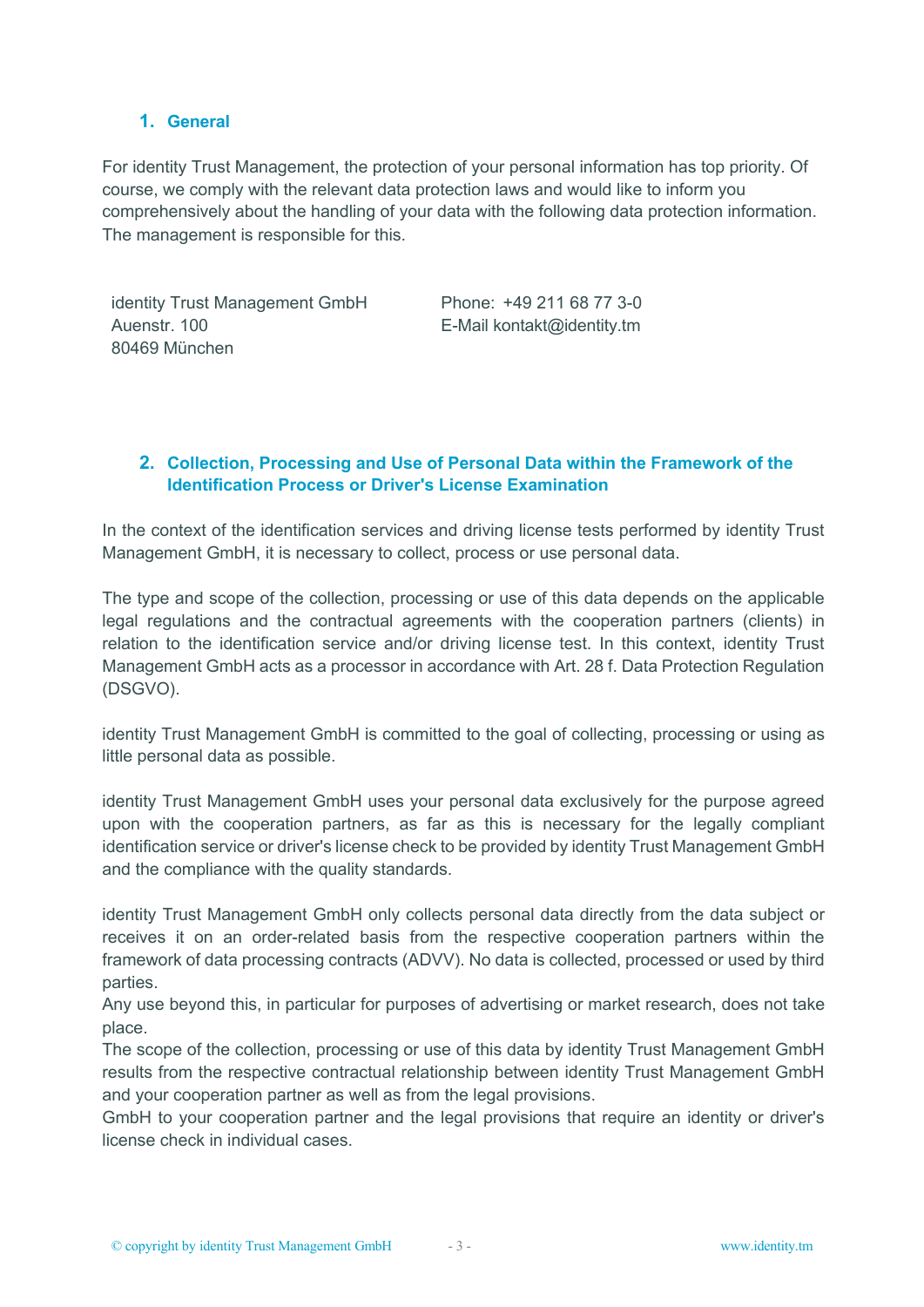## **2.1. Identity Verification**

In the context of an identity check pursuant to the Act on the Tracing of Profits from Serious Crimes (Money Laundering Act - GwG), the Confidential Services Act (VDG) or the Telecommunications Act (TKG), this usually includes the following data:

- Name
- First name(s)
- Street address
- House number
- Postal code
- City
- Place of birth
- Date of birth
- Nationality
- the data and the type of the identity document, such as the validity date, the date of issue, the issuing authority and the identity document number as proof of the existence of a valid, official identity document

Depending on the contracting party, legal and regulatory obligations, and the process requested by the user, this may also include the

- mobile phone number and/or
- e-mail address.
- As well as
- Photos/screenshots of the person and the front and back of the identification document
- and an audio as well as a visual recording of the video conference.

By agreeing to this privacy policy, the user expressly consents to the collection, use and disclosure of this data, in particular with regard to the photos/screenshots (opto-electronic ID copy) of the ID document used for identification, as well as the audio and visual recordings to the cooperation partner.

In the identity smartID procedure

- mobile phone number and/or
- e-mail address.

are transferred to Verimi GmbH, Oranienstraße 91, 10969 Berlin, to check whether a Verimi account is available.

### **2.2. Licence Check**

Within the framework of driver's license tests, depending on the procedures agreed with the cooperation partner, the following data of the driver's license are checked:

• Name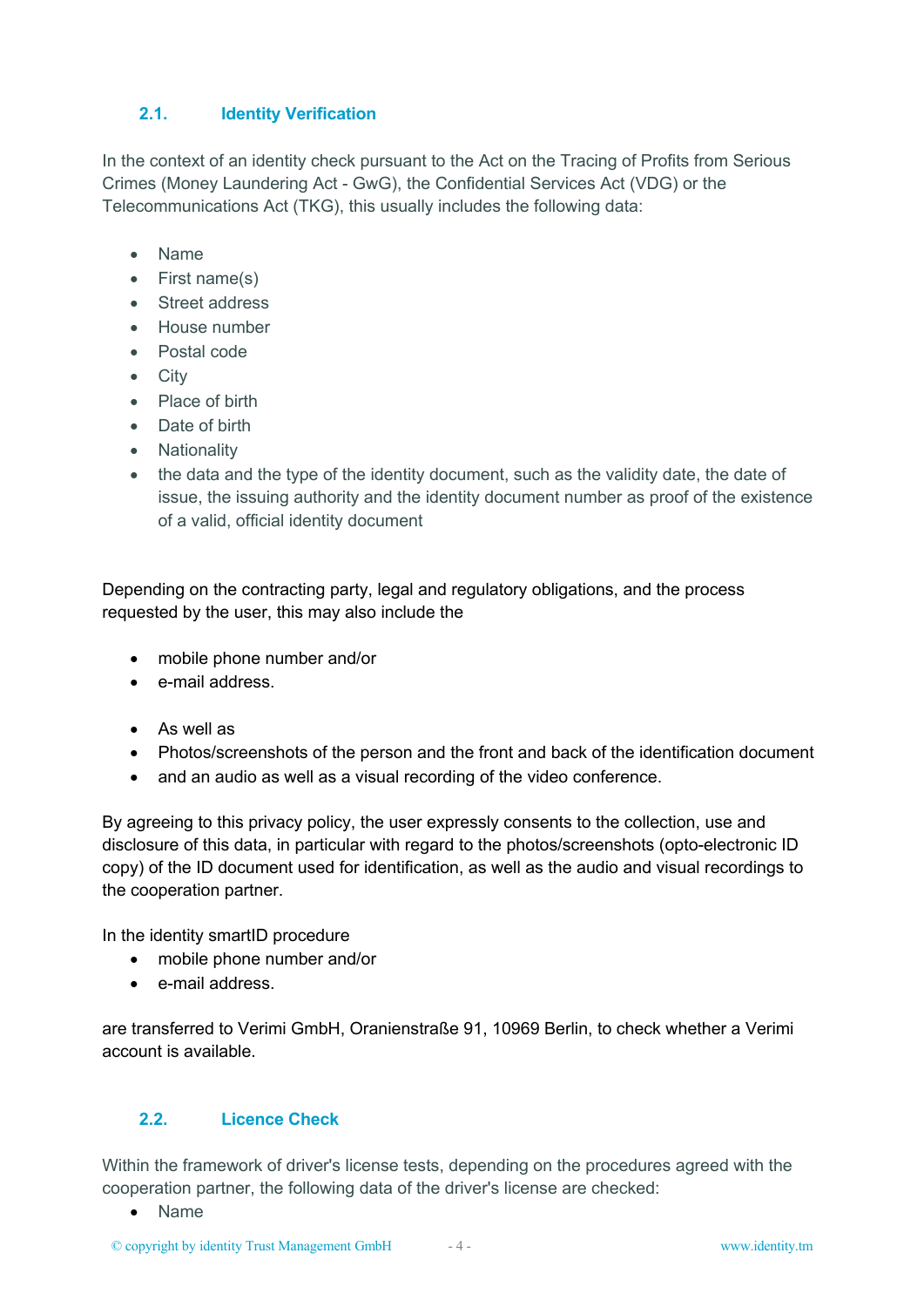- First name(s)
- Date of birth
- Date of issue
- Issuing authority
- Expiration date
- Driving license class valid from
- Driving license class valid until
- Driving license class restrictions

By agreeing to this privacy policy, the user expressly consents to the collection, use and transfer of the identity and driver's license verification data, photos/screenshots of the driver's license presented and of his or her person to the cooperation partner in the context of establishing ownership of a valid, admissible driver's license.

# **3. Rights**

According to the European General Data Protection Regulation (DSGVO), every user has the right

- to information according to Article 15 DSGVO,
- the right to rectification according to Article 16 DSGVO.
- the right to deletion according to Article 17 DSGVO,
- the right to restriction of processing under Article 18 DSGVO,
- the right to object under Article 21 of the GDPR, and
- the right to data portability from Article 20 DSGVO.

identity Trust Management GmbH will answer the User's requests in accordance with the legal requirements. In case of questions, the user can also always contact the customer service of identity Trust Management GmbH.

In addition, there is a right of appeal to a data protection supervisory authority (Article 77 DSGVO).

## **3.1. Right to Information**

If you have any questions regarding data protection, please contact the data protection officer of identity Trust Management GmbH.

These contact details are also available for revocation or deletion of consent given to identity Trust Management GmbH for the collection, processing or use of data.

It is possible to contact us

by e-mail: datenschutz@identity.tm

by mail: identity Trust Management GmbH, Lierenfelder Straße 51, 40231 Düsseldorf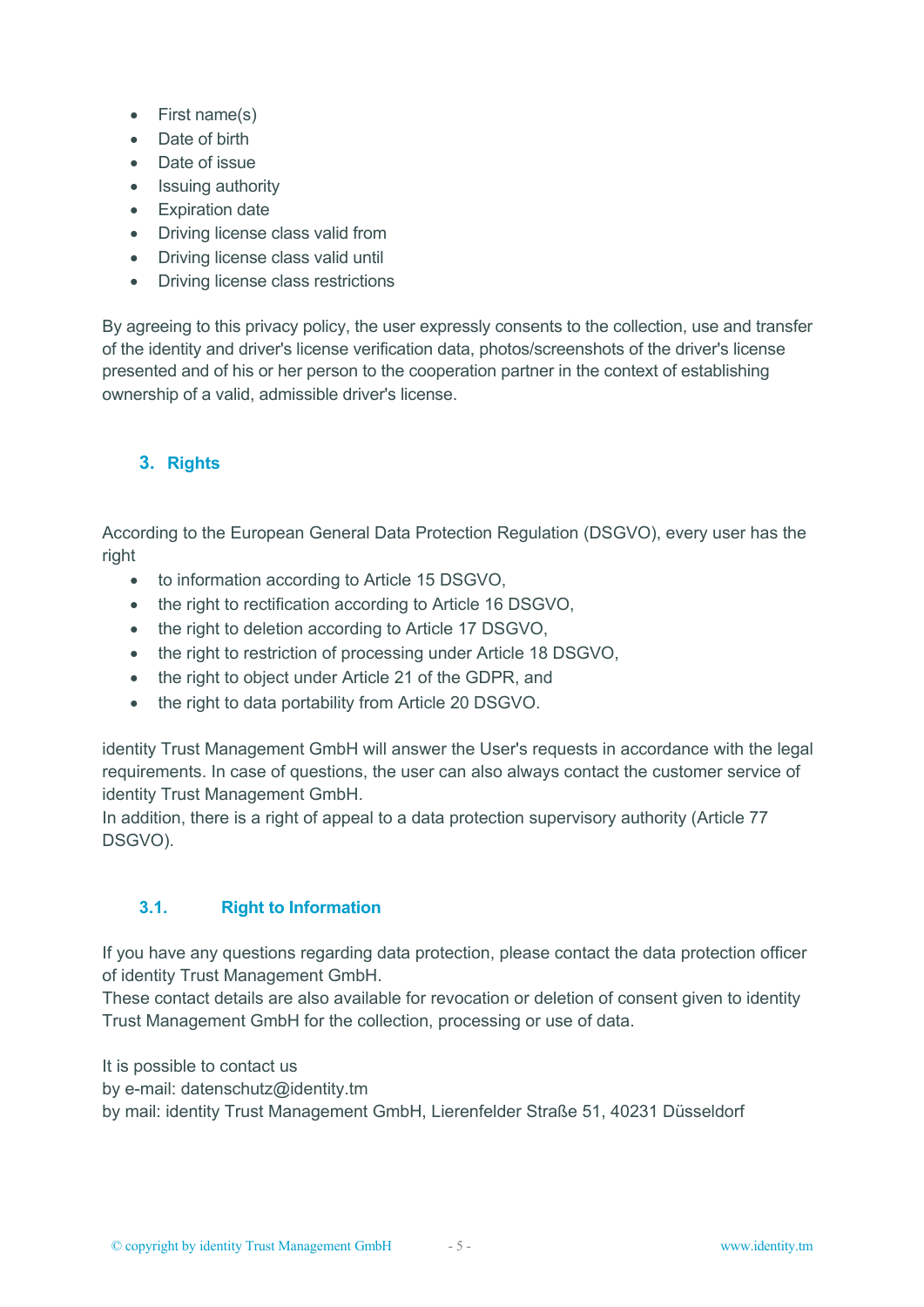### **3.2. Correction, Deletion and Restriction of Processing Data**

Every user has the right to have his or her data corrected and/or deleted, unless it has already been deleted automatically. However, since identity Trust Management processes the User's data on behalf of a cooperation partner, the latter shall be contacted with regard to rectification, deletion and/or restriction.

### **3.3. Revocation of Consent**

Every user can revoke his or her consent once given at any time. This also applies to the revocation of declarations of consent that were given before the applicability of the EU General Data Protection Regulation, i.e. before

May 25, 2018, have been granted. It should be noted that the revocation only takes effect for the future. Processing that took place before the revocation is not affected. However, since identity Trust Management only processes the User's data on behalf of a cooperation partner, the User can only revoke his consent vis-à-vis the respective cooperation partner.

#### **3.4. Objection**

In accordance with Art. 21 DSGVO, every user also has the right, and where applicable, the right to object at any time to the processing of personal data in question that is carried out on the basis of Art. 6 (1) f DSGVO (data processing on the basis of a balance of interests). In case of questions, the user can also contact the customer service.

### **3.5. Right to Data Portability**

Every user has the right to receive the personal data concerning you, which has been provided to identity Trust Management GmbH by a cooperation partner, in a structured, common and machine-readable format from the respective cooperation partner and has the right to transfer this data to another party, if it has not already been deleted. The user has this right if the processing of his data is based on consent according to Art. 6 para. 1 a DSGVO, Art. 9 para. 2 a DSGVO or on a contract according to Art. 6 para. 1 b DSGVO. When exercising this right, the user also has a right to obtain that his or her relevant data is transferred directly from the cooperation partner to another responsible party, insofar as this is technically feasible. If this right is to be exercised, then the user must contact the respective cooperation partner.

#### **3.6. Automated Decision-Making (Including Profiling)**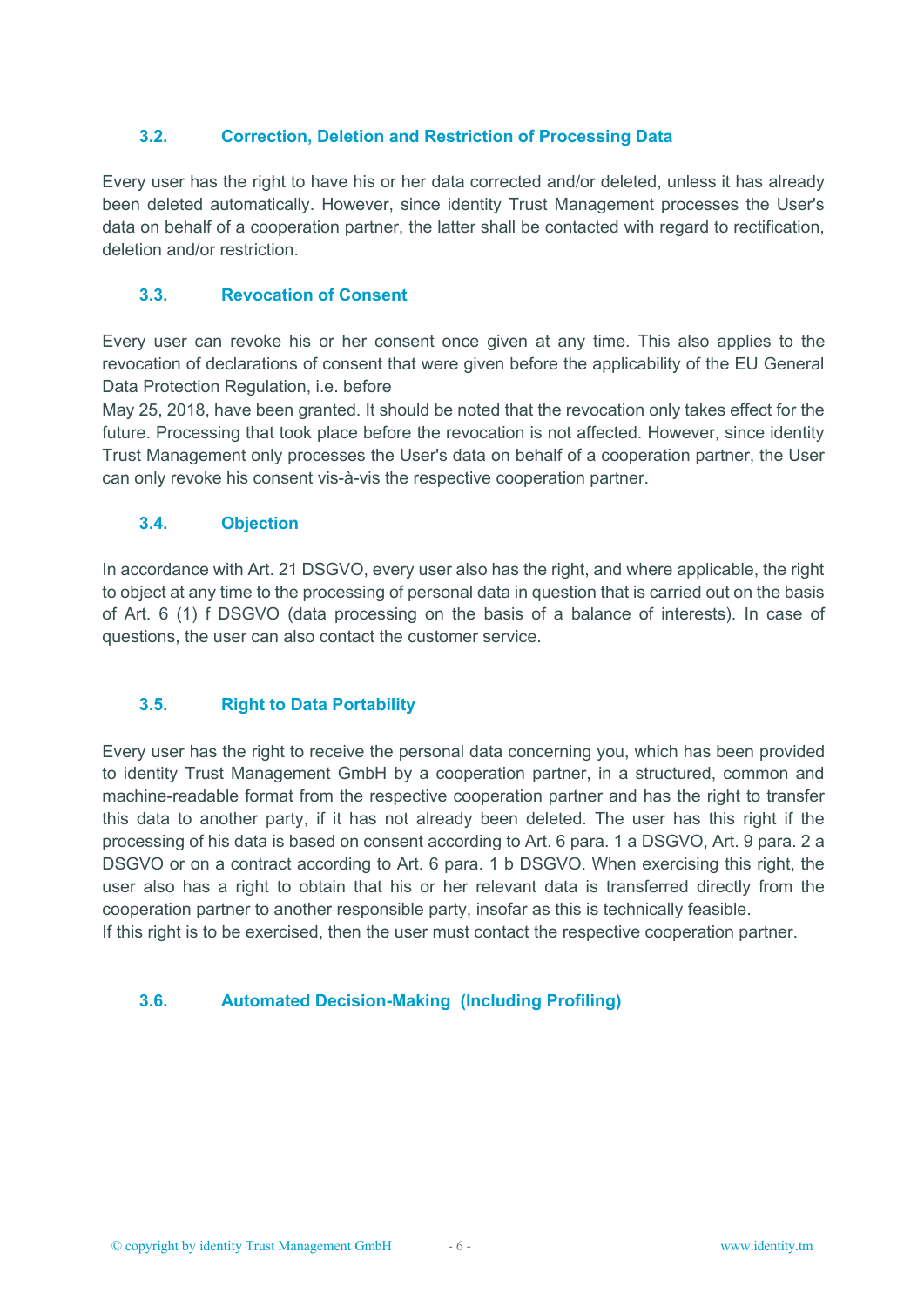A fully automated decision making according to Art. 22 DSGVO does not take place on the part of identity Trust Management GmbH.

### **3.7. Voluntariness of the Provision of Data**

Insofar as data processing is based on a user's consent, the provision of his or her data is entirely voluntary and can be revoked by the user at any time in accordance with the instructions below. In some cases, however, identity Trust Management GmbH needs the data to provide the contractually guaranteed services within the framework of the GmbHB.

### **3.8. Legitimate Interests**

Occasionally, identity Trust Management GmbH also processes the data of our users on the legal basis of Art. 6 (1) f DSGVO. When processing this data, in this case, identity Trust Management GmbH pursues the following legitimate interests, unless otherwise stated below:

- the improvement of our offer
- the protection against misuse
- for internal statistical purposes

### **3.9. Transmission of Data Abroad**

identity Trust Management GmbH processes user data exclusively in secure data centers in Europe.

#### **3.10. Exercise of the Right of Appeal**

For data protection issues relating to telecommunications can:

The Federal Commissioner for Data Protection and Freedom of Information (BfDI) Husarenstr.30 53117 Bonn

Telephone: 0228-997799-0 Fax: 0228-997799-5550 E-mail: poststelle@bfdi.bund.de

can be contacted.

For data protection questions regarding the identity Trust Management GmbH website or other products that are not telecommunication related, the

Bavarian State Office for Data Protection Supervision (BayLDA) Promenade 18 91522 Ansbach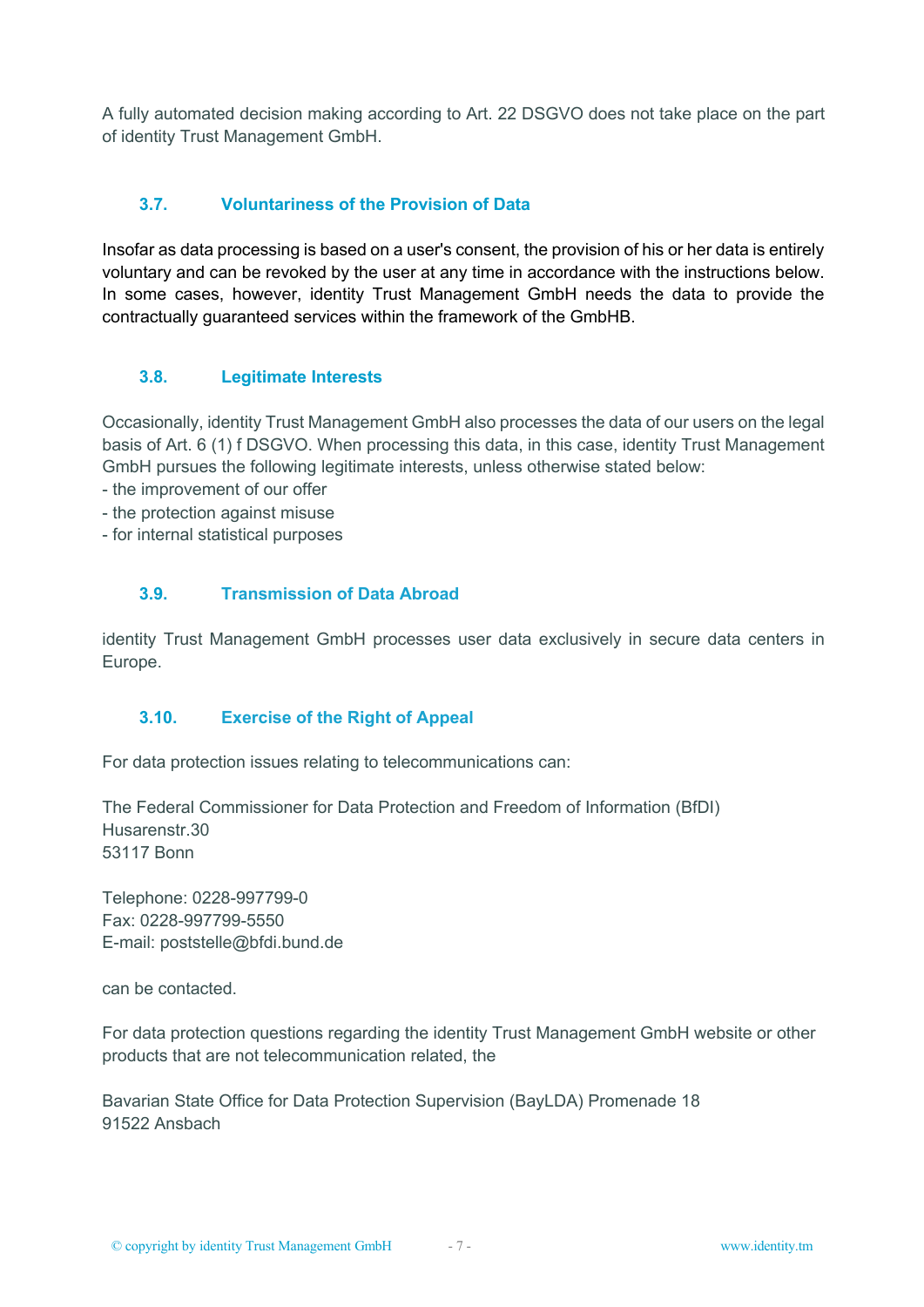Postal address

PO Box 1349 91504 Ansbach Germany

Phone: +49 (0) 981 180093-0 E-mail: poststelle@lda.bayern.de

can be contacted.

#### **4. Storage of Access Data**

When accessing the identity Trust Management GmbH website, information is automatically transmitted by the internet browser for technical reasons (e.g. IP address, browser type, set language, date and time) and, if necessary, used for the procedure and statistically evaluated. To set up the video conference, it is necessary to transmit the user's IP address to TokBox Inc. (https://tokbox.com). This data is not assigned to any natural person and is subsequently deleted on a regular basis.

Visitors to the website have the right to request information free of charge about the personal data stored about them. In addition, they have a right to correction, blocking and deletion of this personal data in accordance with the statutory provisions.

### **5. Data Privacy**

identity Trust Management GmbH complies with all data protection regulations when processing personal data.

The persons employed in data processing are prohibited from collecting, processing or using personal data without authorization (data secrecy). The content of telecommunications and its detailed circumstances, in particular the fact whether someone is or was involved in a telecommunications process, are subject to telecommunications secrecy. The secrecy of telecommunications also extends to the details of unsuccessful connection attempts. These persons are obliged to observe data secrecy and telecommunications secrecy in accordance with § Section 88 of the Telecommunications Act. These obligations shall continue to apply after the termination of their activities. In accordance with legal requirements, identity Trust Management GmbH has taken appropriate technical and organizational measures to secure personal data in order to prevent access by unauthorized third parties. These measures are reviewed regularly and - if necessary - adapted to new circumstances.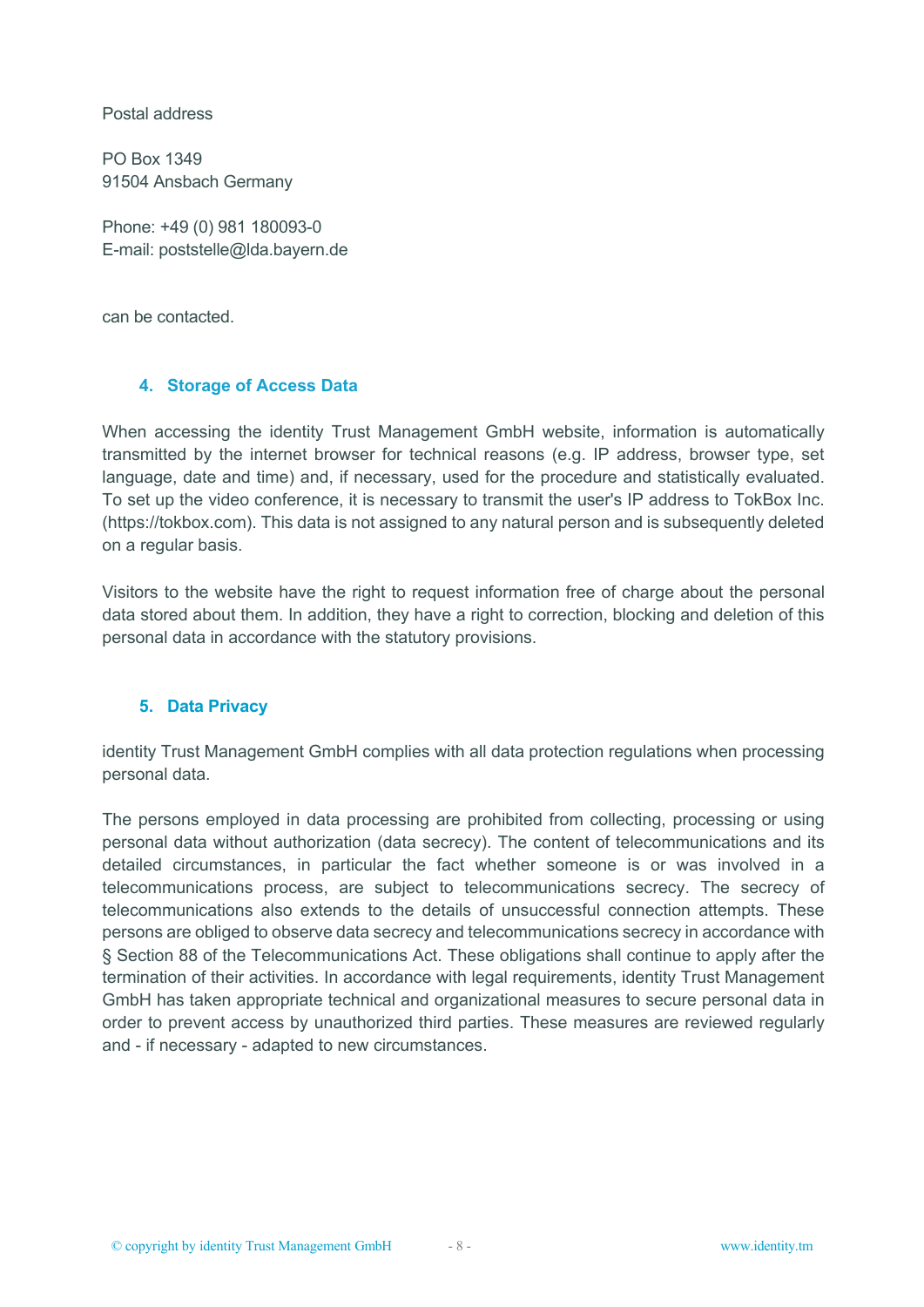#### **6. Deletion Deadlines**

After successful completion of the identification process, identity Trust Management GmbH will transmit the collected data to the corresponding cooperation partner (the user's contractual partner) on an order-related basis.

Subject to legal retention periods, identity Trust Management GmbH will delete the user's data after successful transmission to its corresponding cooperation partner within the following periods:

All personal data (identity verification data) will be deleted after completion of processing and successful transmission to the cooperation partner with a maximum backup period of 7 days. Deletion of personal data is automated by deleting the person's identifiers from the data set.

The depersonalized order data (cooperation partner, order number, reference number, address data of the recipient) are kept in the software with a period of 3 months, after completion of processing in the operating system, in order to be able to trace and evaluate possible inquiries, complaints and statistics without loss of time.

The contractual partner of the user will use the transmitted data for the fulfillment of its statutory identification obligations and store it in accordance with the statutory provisions. The contractual partner is exclusively responsible for this.

The duration of the storage of the data with the contractual partner of the user is to be announced there or to be inquired.

Any further requests for deletion of the data must be made by the data subject to the responsible party. For the data subject, the data controller is the contractual partner (application partner) of the user for whom identity Trust Management GmbH verifies his identity or driver's license.

identity Trust Management GmbH is also available for questions regarding data protection with the contact data mentioned at the end.

### **7. Cookies**

identity Trust Management GmbH partly uses so-called "cookies", which are technically necessary to enable the operation of the website. These are small text files that are stored locally on your terminal device. They are used to recognize the end device used by the user when visiting our website again or to analyze individual parameters in connection with the use of our website.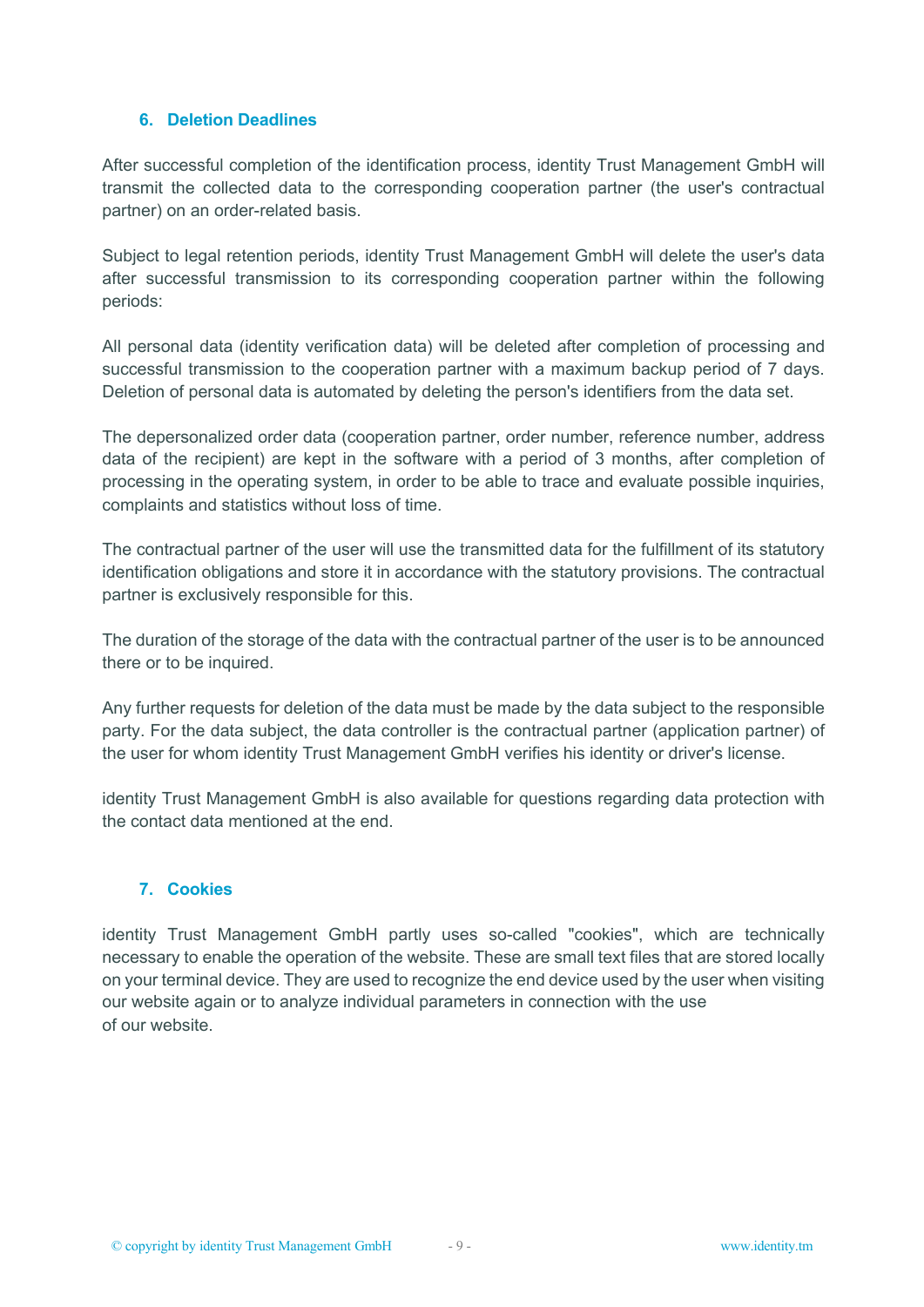A distinction is made between so-called session cookies and so-called persistent cookies. Session cookies are deleted from the user's device after the end of the respective session. Persistent cookies remain on the user's device and serve in particular to recognize the user's device when logging on to the identity Trust Management GmbH website again. Cookies only identify the device, but not the person of the user. Personal data is not stored in connection with the use of cookies.

#### **8. Google Fonts**

The websites of identity Trust Management GmbH use Google Web Fonts. These are provided by Google Inc. The use of Google Web Fonts is in the interest of a uniform and appealing presentation of the online offers. User-related data, e.g. IP address, is transferred to Google in the course of use. For this purpose, the browser loads the required web font into the browser cache when the website is called up. This is necessary so that the browser can display a visually improved representation of the texts. If the browser does not support this function, a standard font of the computer is used for display. This represents a legitimate interest within the meaning of Art. 6 Para. 1 lit. f DSGVO.

#### **9. Disclosure to Authorities on the Basis of a Legal Basis**

identity Trust Management GmbH transmits data about the identity of a data subject within the scope of identification to the legally competent authorities only upon explicit request of an authority entitled to receive information, insofar as this is necessary for the prosecution of criminal offenses or misdemeanors, for the prevention of threats to public safety or order, or insofar as courts explicitly order this within the scope of pending proceedings in accordance with the provisions applicable for this purpose.

This information is provided and documented exclusively by the data protection officer. The data protection officer shall check whether the body requesting the information is the competent or authorized body/authority for this purpose and whether the request meets the legal requirements. The requesting authority shall inform the data controller of the transfer of the data as soon as this no longer impairs the performance of the statutory duties or if the data controller's interest in being informed prevails.

#### **10. Contact**

When contacting identity Trust Management GmbH (e.g. via contact form or e-mail), the user's details will be stored for the purpose of processing the request and in case follow-up questions arise.